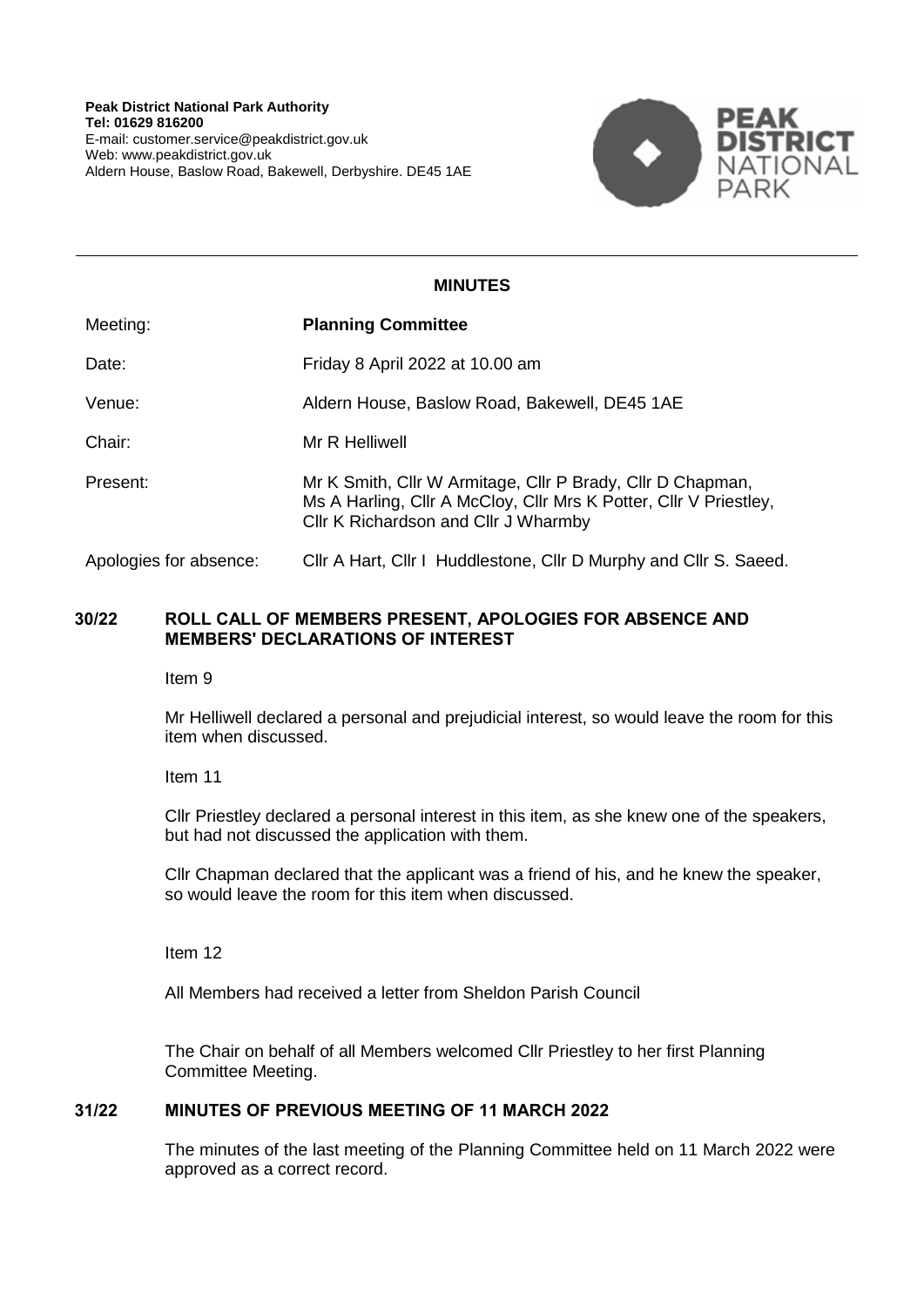### Minute 26/22 – Swellands Track

The Head of Planning informed Members that the Secretary of State had been notified of the decision to approve the application, and that the Authority was waiting for a final response before issuing the Decision Notice.

### **32/22 URGENT BUSINESS**

There was no urgent business.

## **33/22 PUBLIC PARTICIPATION**

7 members of the public were present to make representations to the Committee.

### **34/22 CONSERVATION OF HABITATS AND SPECIES REGULATIONS 2017 - CREATION OF STEPS AND IMPROVEMENT OF SURFACING TO A VERY HEAVILY USED RIGHT OF WAY. INSTALLATION OF NEW ACCESS FURNITURE AT THORS CAVE, WETTON (NP/SM/1121/1255, ALN)**

Item 5 was dealt with at the same time as Item 6 but the votes were taken separately. Please see full minute in detail in minute 35/22 below.

The Head of Planning informed Members of an amendment to the report at paragraph 24 which should have read "Species Regulations 2017" not "Species Regulations 2019"

A motion to approve the recommendation, was moved and seconded, and a vote was taken and carried.

## **RESOLVED:**

**I. That this report be adopted as the Authority's assessment of likely significant effects on internationally important protected habitats and species under Regulation 63 of the Conservation of Habitats and Species Regulations 2017 (as amended) in relation to the current planning application at Thor's Cave.**

**II. It is determined that the development is necessary for the conservation management of the Special Area of Conservation and would not result in significant impacts to the SAC, so an appropriate assessment is not required. Therefore, the development is not contrary to the provisions of the Conservation of Habitats and Species Regulations 2017 (as amended).**

## **35/22 FULL APPLICATION - CREATION OF STEPS AND IMPROVEMENT OF SURFACING TO A VERY HEAVILY USED RIGHT OF WAY. INSTALLATION OF NEW ACCESS FURNITURE AT THORS CAVE, WETTON, (NP/SM/1121/1255, ALN)**

The reports for Items 5 and 6 were introduced by the Head of Planning who outlined the reasons for adoptions and approval a set out in the reports.

The Head of Planning informed Members of an amendment to the report at paragraph 54 of the report which should have read "magnesian limestone" not "magnesium limestone".

Ms Harling joined the meeting at 10:20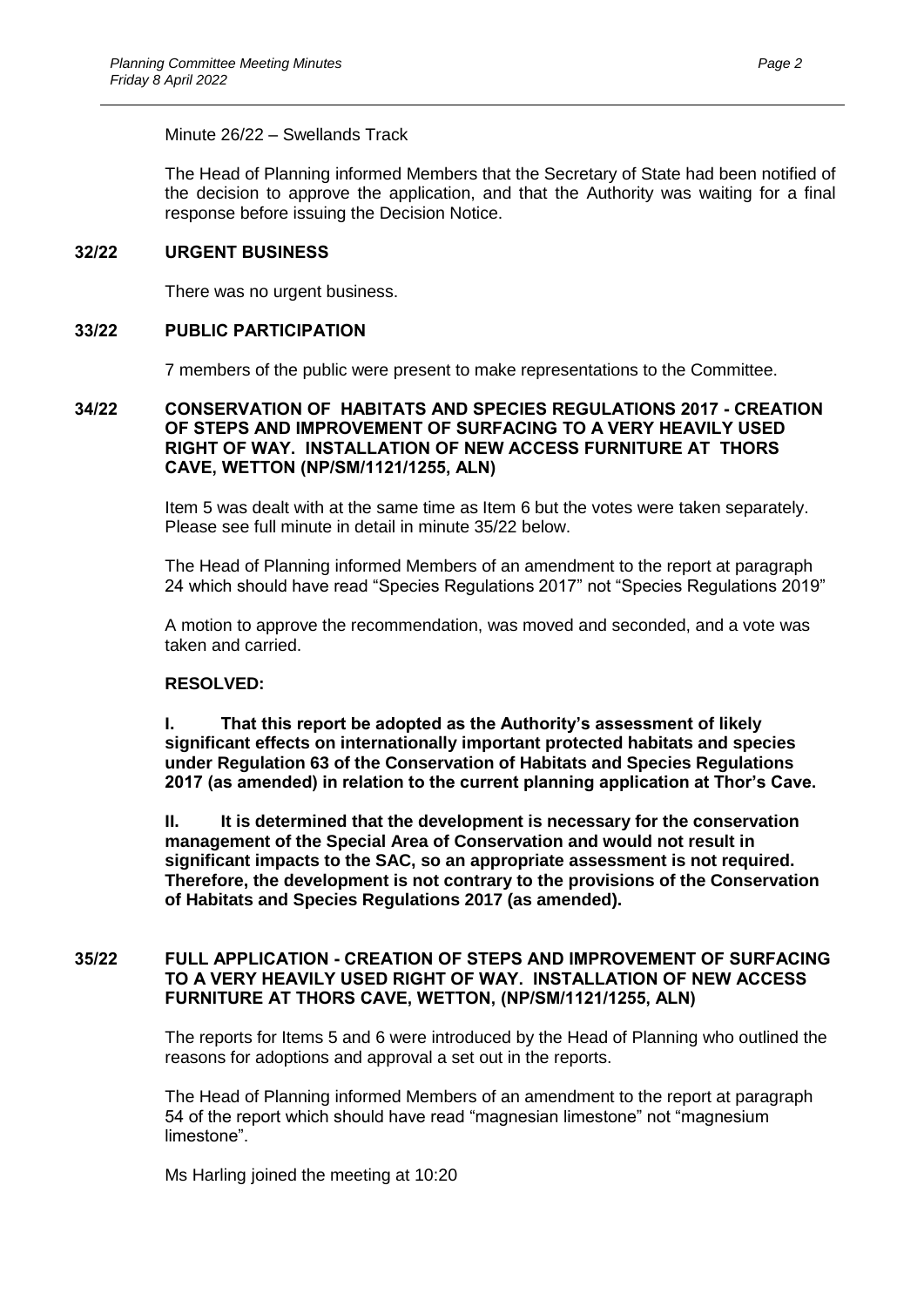The Head of Planning informed Members that the development would enhance the very popular site and the footpath that had become severely eroded over the years . The Authority had received some objections to the proposal by residents as they felt that it would lead to in increase in visitor numbers, but the Authority considered that it would be unlikely to have an impact on numbers.

Members agreed that waymarking and interpretation should be kept to a minimum so as not to encourage more people to the area on what was already a well publicised route, but suggested perhaps a QR Code, so that visitors that were already there could get a better understanding of the cave, the SSSI and the area when on site.

A motion to approve the application in accordance with the Officer recommendation was moved and seconded, and a vote was taken and carried.

## **RESOLVED:-**

**To APPROVE the application subject to the following conditions:**

**1. 3 year implementation time limit.**

**2. Adopt submitted plans.**

**3. a) No development shall take place until a Written Scheme of Investigation for an archaeological watching brief has been submitted to and approved by the local planning authority in writing. The scheme shall include an assessment of significance and research questions; and** 

**I. The programme and methodology of site investigation and recording;**

**II. The programme and provision to be made for post investigation analysis and reporting;**

**III. Provision to be made for publication and dissemination of the analysis and records of the site investigation;**

**IV. Provision to be made for archive deposition of the analysis and records of the site investigation;**

**V. Nomination of a competent person or persons/organization to undertake the works set out within the Written Scheme of Investigation".**

**b) No development shall take place other than in accordance with the archaeological Written Scheme of Investigation approved under condition (a).**

**c) Within a period of 12 weeks from completion of the development the archaeological site investigation and post investigation analysis and reporting shall have been completed in accordance with the programme set out in the Written Scheme of Investigation approved under condition (a) and the provision to be made for publication and dissemination of results and archive deposition shall have been secured.**

**4. Agree a scheme of discrete way-marking and interpretation.**

## **36/22 FULL APPLICATION - CONVERSION OF FIELD BARN TO DWELLING AT TWIN DALES BARN, FIELD TO WEST OF OVER HADDON, (NP/DDD/0122/0074), ALN**

Members had visited the site the previous day.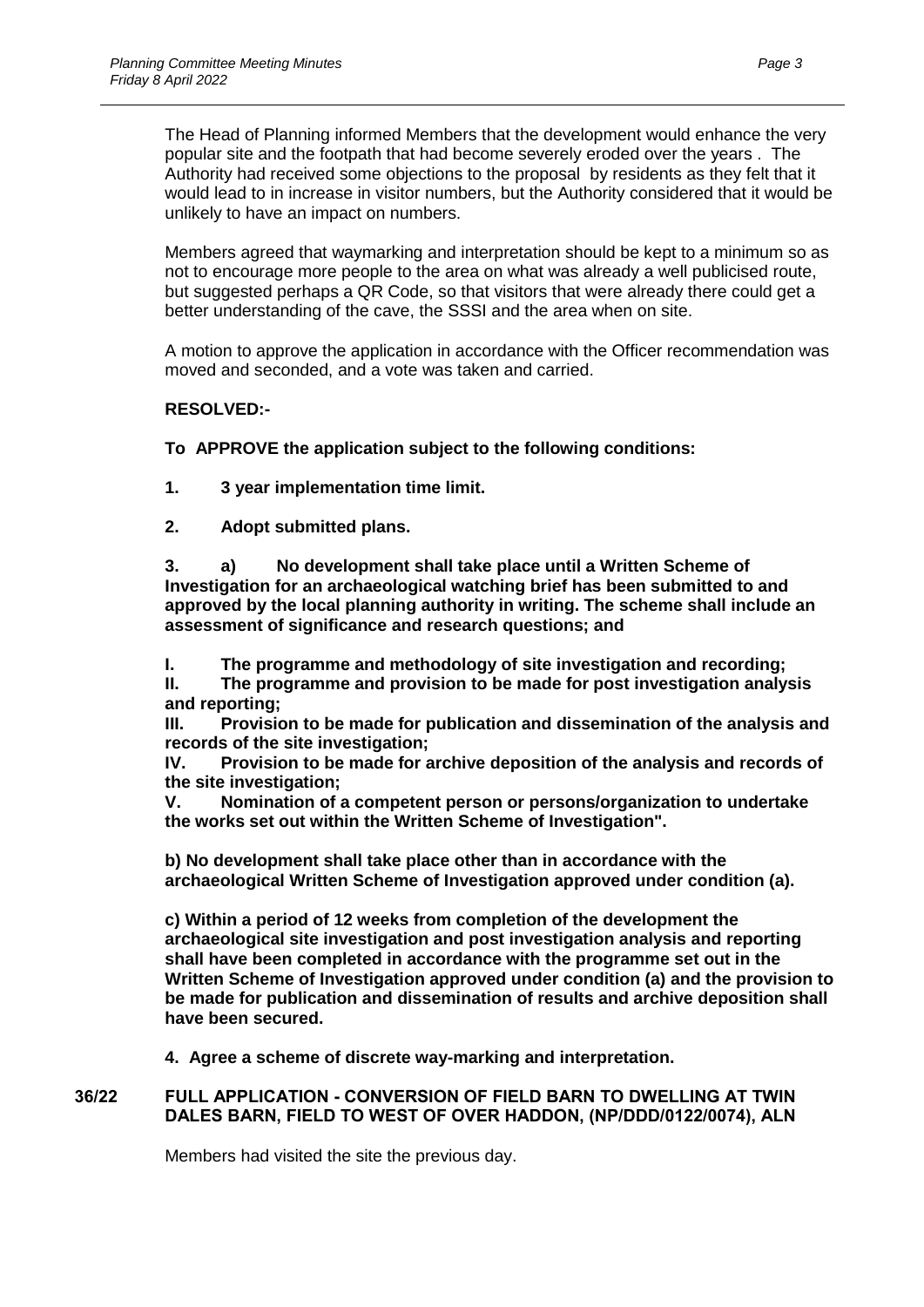The Head of Planning introduced the report and reminded Members that the previous application had been refused on policy grounds at a previous Planning Committee in 2021, although Members at that time had been minded to approve the previous application it had been brought back to this Committee with minor amendments to the scheme, which included amendments to the boundary walls and the creation of a paved yard.

The Head of Planning informed Members that Officers felt that the proposal should still be refused due to the domestication of the barn, which would harm the landscape character of the area and would also be against policy principle. The previous committee decision had highlighted the relationship of landscape policy to the adopted Landscape Strategy and the guidance set out for open White Peak landscapes. The site visits the previous day had also demonstrated a nearby example where a similar conversion had led to subsequent domestic and boundary changes which impacted adversely on traditional landscape character. This led Members to discuss the merits of landscape management plans in such circumstances.

The following spoke under the Public Participation at Meetings Scheme:-

Ms S Mosley, Supporter Mr N Mycock, Applicant

Members considered that the proposal would conserve and enhance the landscape, and that suitable conditions could be applied to control the domestication. It was a well-built barn and a heritage asset that should be maintained, and that there was no extra impact on the landscape, although future management controls and the need for and merits of proportionate controls were discussed. It was noted that the application had been supported by the village and the Parish Council.

A motion to approve the application contrary to the Officer recommendation with final agreement of conditions delegated to the Head of Planning in consultation with the Chair and Vice Chair of planning was voted on and carried.

## **RESOLVED:**

**That the application be APPROVED with conditions delegated to the Head of Planning in consultation with the Chair and Vice Chair of Planning Committee, contrary to the Office recommendation.**

**The meeting adjourned at 11:20 and reconvened at 11:30**

### **37/22 FULL APPLICATION - PROPOSED AGRICULTURAL BUILDING TO HOUSE AND FEED LIVESTOCK AND STORE FODDER AT SOUTH VIEW FARM, WASHHOUSE BOTTOM, LITTLE HUCKLOW (NP/DDD/0821/0916 SPW)**

Members had visited the site the previous day.

The Planning Officer introduced the report which had been refused by Members at the Planning Committee in June 2021. The Planning Officer informed Members that the differences between the application submitted previously and the one before Members today was the inclusion of a dry stone wall around the perimeter of the building and new tree planting. The building itself would also be around 1 metre lower. The Planning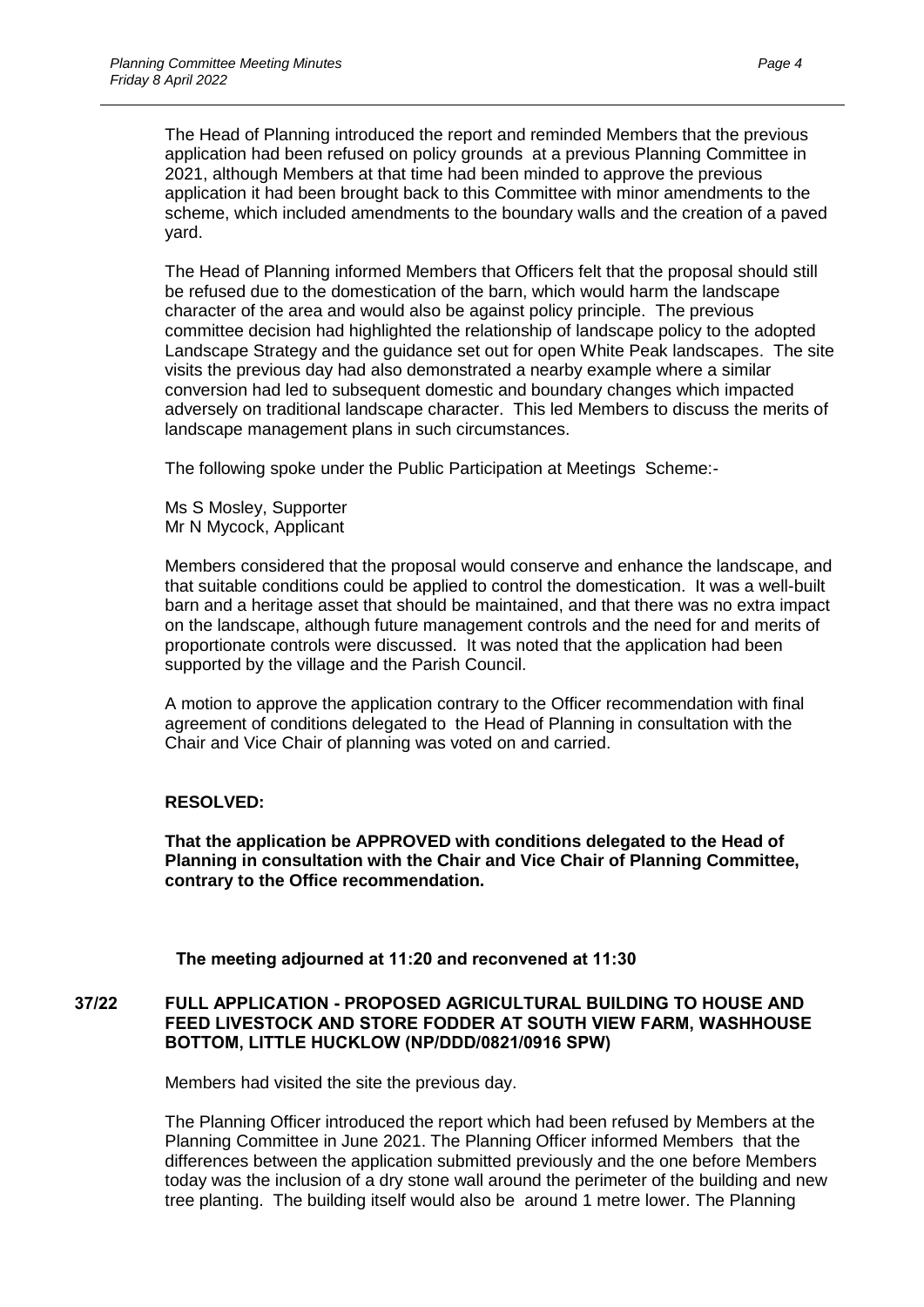Officer informed Members that the proposal would cause harm to the setting of the Conservation Area and landscape, and that there was an alternative site which would be more acceptable and would also allow for future expansion.

The following spoke under the public participation at meeting scheme:-

Mr N Marriott, Agent

A motion to refuse the application as set out in reason 1 of the report was set out in relation to the siting of the building and harm to the landscape and setting of the Conservation Area. This motion was defeated.

Members considered that the proposal was acceptable and necessary for farming, and that it should be approved.

The Planning Officer suggested appropriate conditions.

A motion to approve the application contrary to the Officer recommendation with final agreement of conditions delegated to the Head of Planning in consultation with the Chair and Vice Chair of Planning Committee was voted on and carried.

## **RESOLVED:**

**To APPROVE the application contrary to the Officer recommendation with final agreement of conditions delegated to the Head of Planning in consultation with the Chair and Vice Chair of Planning Committee was voted on and carried.**

#### **Suggested Conditions:-**

- **1. Standard 3 year time limit**
- **2. Carry out in accordance with amended plans and specifications.**
- **3. Agreement of boundary treatment and landscaping plans.**

## **Ms Harling left the meeting at 12:10**

**38/22 S73 APPLICATION - VARIATION OF CONDITION 23 ON PLANNING APPROVAL NO NP/DDD/1220/1211 FOR THE CHANGE OF USE OF BARNS TO CREATE 2 HOLIDAY COTTAGES WITH ASSOCIATED WORKS TO BUILDINGS; MINOR ALTERATIONS TO LISTED FARMHOUSE TO ENABLE ITS USE AS A HOLIDAY COTTAGE; ASSOCIATED WORKS TO ACCESS AT GREENWOOD FARM, SHEFFIELD ROAD, HATHERSAGE (NP/DDD/0721/0775 JK)**

> Mr Helliwell left the meeting for this item due to a personal and prejudicial interest. Mr Smith took over the role of Chair.

The Planning Officer introduced the report which was to seek an amendment to Condition 23 on the permission which was granted in April 2021

The following spoke under the public participation at meetings scheme:-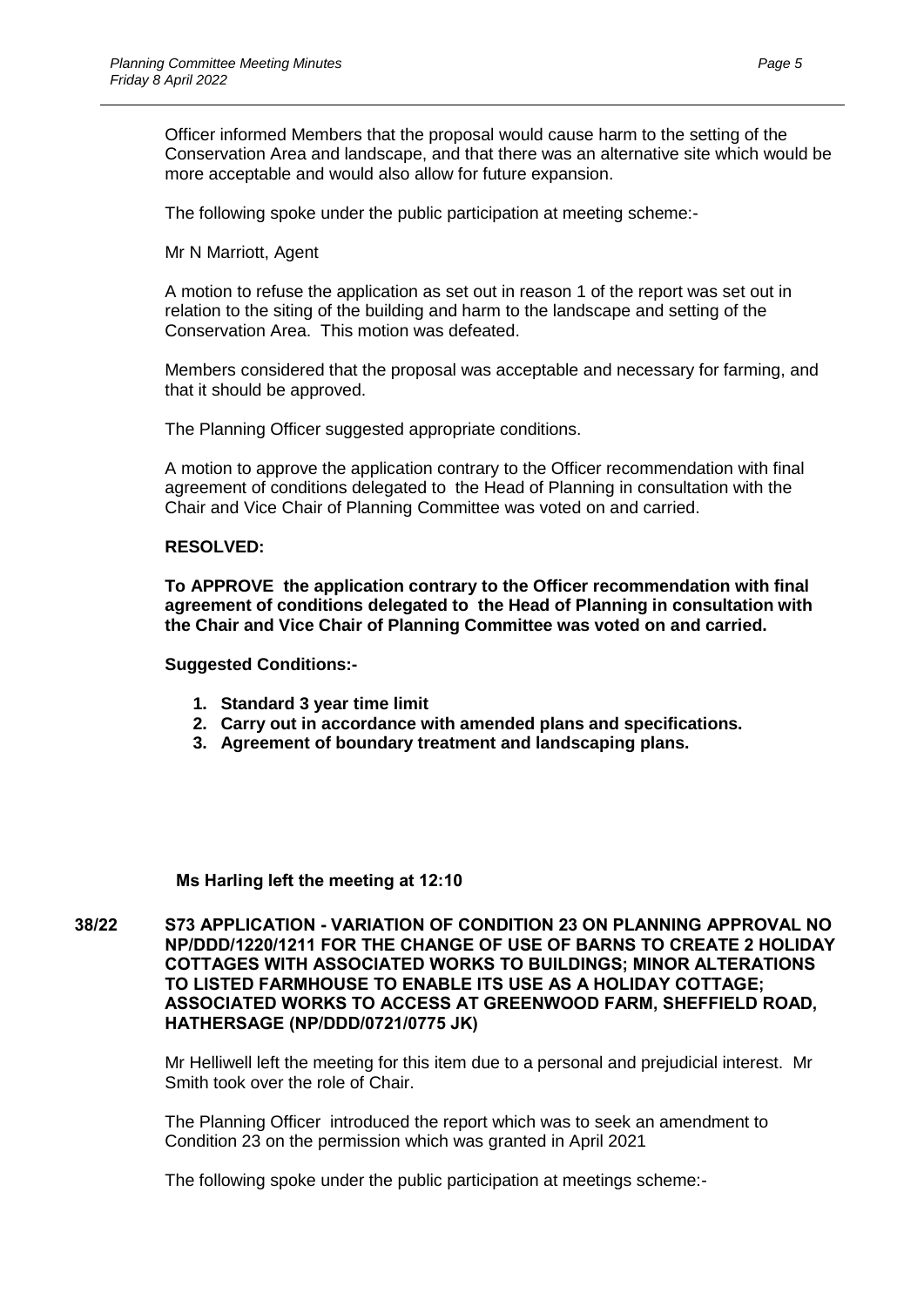Ms Miller, on behalf of the applicant – Statement read out by a member of Democratic Services.

Members asked whether there could be a condition regarding securing the long term presence and maintenance of the adjacent block of tree planting. The Planning Officer agreed that this was acceptable.

The motion to approve the application in accordance with the Officer recommendation, and subject to an additional condition regarding retention and management of the tree planting was voted on and carried.

## **RESOLVED:**

# **1. To APPROVE the application and to amend condition 23 as follows;**

**Amended plans to revise details of the hard landscaping works shall be submitted for approval in writing by the National Park Authority and once approved those works shall be carried out in full accordance with the agreed details prior to occupation. The details shall include proposed hard surfacing materials; and boundary treatments which shall specifically provide for drystone boundary walling to define the domestic garden/private amenity space of barnhouse 1 and post and wire fencing to define the domestic garden/private amenity space of barnhouse2** 

**2. And subject to the following restated conditions which are amended to take account of details already formally approved post issue of the original decision notice no NP/DDD/1220/1211;**

**1. The development hereby permitted shall be begun within 3 years from the date of this permission.** 

**2. The development hereby permitted shall not be carried out otherwise than in complete accordance with the amended plans numbered: 'Details of Hard Landscaping Condition 23' '2717-SK-106F', Proposed Access '406.03801.0005.14.H010.5', Access Existing and Proposed '2717-SK-300B', Proposed Elevations '2717-SK-110F', Proposed Ground Floor Plan '2717-SK-107E', Proposed First Floor Plan '2717-SK-108E', Proposed Sections '2717-SK-109D' and Log Store proposals MO/12/21/A1 subject to the following conditions and/or modifications;**

**i) The residential garden/private amenity space associated with each holiday dwelling shall be restricted to the areas outlined in red on the attached plan No PDNPA – NP/DDD/1220/1211** 

**ii) Notwithstanding what is shown on the approved plan, the proposed timber slatted barrier to the rear of the Log Store shall be lowered in height to allow a space of no less than 60cm between the uppermost slats and the roof, to facilitate access by swallows.** 

**iii) Notwithstanding what is shown on the approved plans, the number of vertical glazed panels in the new screen window frame to the stable door opening (Window 15) shall be reduced from four to three.** 

**iv) The scheme agreed under application no NP/DIS/0621/0677 and shown on drawing No 2717-JL1 Rev B. shall be completed in accordance with the approved details before the holiday lets are brought into use.**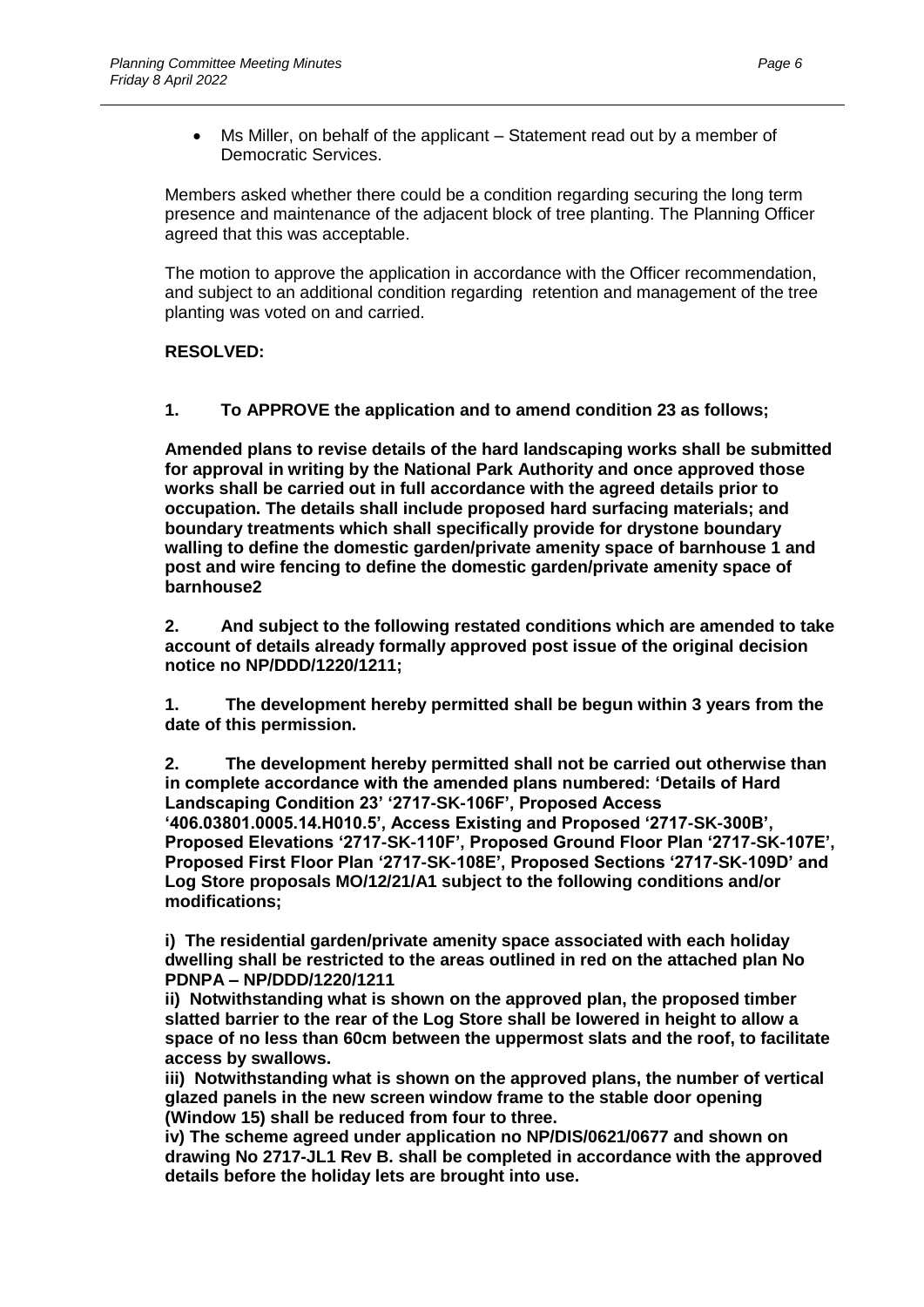**3. This permission relates solely to the use of the new dwellings hereby approved within the converted barns for short-let holiday residential use ancillary to Greenwood Farmhouse. The properties shall not be occupied by any one person for a period exceeding 28 days in any calendar year. The existing farmhouse and the approved holiday accommodation shall be maintained as a single planning unit. The owner shall maintain a register of occupants for each calendar year which shall be made available for inspection by the National Park Authority on request.** 

**4. Notwithstanding the provisions of the Town and Country Planning General Permitted Development Order 1995 (or any order revoking or re-enacting that Order) no alterations to the external appearance of the dwellings shall be carried out and no extensions, porches, ancillary buildings, satellite antenna, hardstanding's, gates, fences, walls or other means of boundary enclosure shall be erected on the site without the National Park Authority's prior written consent.** 

**5. The conversions shall be carried out within the shell of the existing buildings, with no rebuilding other than that specifically shown on the approved plans.** 

**6. Full design details and specifications (including furniture and finish) of all new or altered windows, rooflights and doors shall be submitted to the Authority for approval in writing prior to installation. Once approved the development shall be carried out in full accordance with the agreed details.** 

**7. Full design details for all internal joinery including doors, architraves, stairs etc. and including details of a balustrade to be added to the staircase in the original farmhouse, shall be submitted to the Authority for prior approval in writing. Once approved the development shall be carried out in complete accordance with the agreed details.** 

**8. All new extractor vents, internal vents, boilers and associated facilities shall be installed in full accordance with the agreed details under application No NP/DIS/1121/1288 and shown on plan no 21028-TACP-X-GF-D-A-0505 Rev A.** 

**9. All new floors shall be constructed in full accordance with the details approved under application no NP/DIS/0621/0677 and shown on plan Nos 2717- SK\_107C and GW/02/21/A15 Rev B subject to the provision that should there be any surviving stone flagged floors situated underneath the existing concrete floors the approval of the new floor details is subject to these being retained following being lifted carefully, cleaned and reinstated in accordance with a scheme to be agreed with the National Park Authority.** 

**10. The existing satellite dish and television aerials shall be removed or relocated in accordance with a detailed scheme that shall first have been submitted for approval in writing by the Authority. Once approved the development shall thereafter be carried out in full accordance with the agreed details.** 

**11. The proposed cladding/treatment of the internal faces of the barn walls shall be carried out in full accordance with the details approved under application No NP/DIS/0621/0677 and shown on revised plans numbered 2717-SK-1017 – Proposed Ground Floor Plan, 2717-SK-1017 – Proposed First Floor Plan and the sections shown on further amended pan GW/02/21/A15 Rev B and the justification statement.**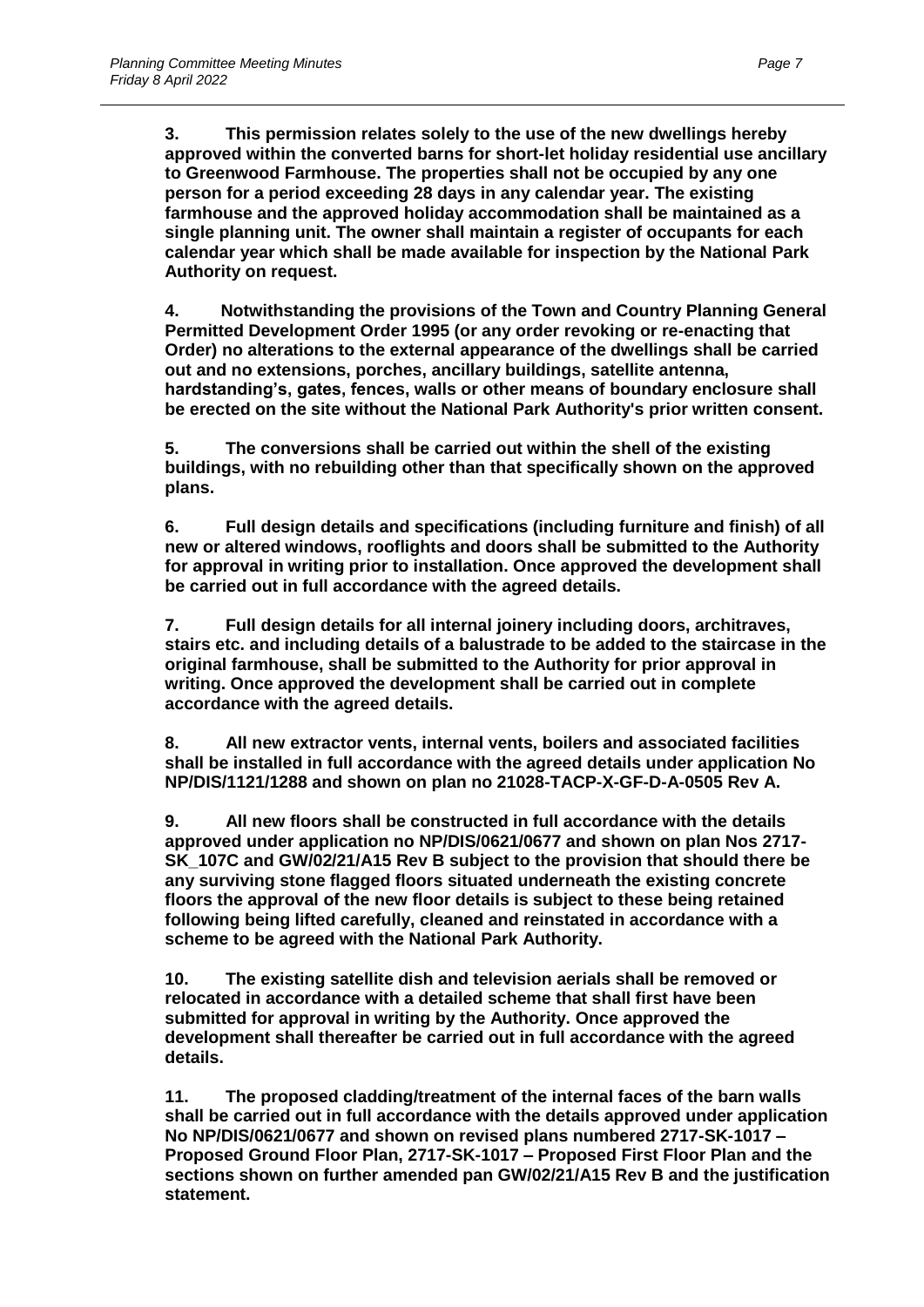**12. All new door and window frames in the barns shall be recessed from the external face of the wall by 150mm with the exception of the arched stable door screen frame in 'Barnhouse 1' and the glazed doors to the cart openings in 'Barnhouse 2', which shall be recessed to the back of the masonry openings. Retained external timber shutter doors shall sit flush with the external face of the wall.** 

**13. The new window opening shall be provided with a full surround in natural gritstone to match the adjacent opening; existing concrete lintels and sills shall be replaced with natural gritstone to match the original barn openings.** 

**14. The rainwater goods shall be black. The gutters shall be fixed directly to the stonework with brackets and without the use of fascia boards. There shall be no projecting or exposed rafters.** 

**15. All pipework, other than rainwater goods, shall be completely internal within the building with no vent terminations whatsoever through the roof slopes.** 

**16. No external lighting shall be installed other than in complete accordance with the scheme approved by the National Park Authority under application No NP/DIS/0621/0677 and shown on drawing No GWF-TACP-X-A-00506 Rev A subject to the PIR Sensor and timer for the car park lighting bollards, enabling a maximum length of time of 5minutes for the lights to remain on for after PIR triggering and shall not be switched on permanently at any time.**

**17. All new service lines associated with the approved development, and on land with the applicant's ownership and control, shall be placed underground and the ground restored to its original condition thereafter in accordance with the details approved under application No NP/DIS/0621/0677 and shown on the amended BT ducting plan dated 3 February 2022 and uploaded to the PDNPA website dated 8th February 2022 and the amended plans received on 9th November 2021 showing a) The proposed route of below ground water supply line and b) the proposed electricity supply line.** 

**18. The Air Source Heat Pumps shall be installed in full accordance with the agreed details under application no NP/DIS/1121/1288 and shown on drawing no 21028-TACP-X-GF-D-A-0504 Rev A prior to occupation of any of the dwellings.** 

**19. The Sewage Package Treatment Plant shall be installed in full accordance with the agreed details under application No NP/DIS/1121/1266 and shown on plan No 21028 GWF – TACP - X - GF - X – A - 00503 Rev A prior to occupation of any of the dwellings.** 

**20. Prior to the occupation of any of the holiday lets the access improvements shall first have been completed entirely in accordance with plan Nos. 2717-SB-300B dated 15/03/21 and MO/12/20/A1.** 

**21. Prior to the occupation of any of the holiday lets the works to achieve the forward visibility splay improvements on the highway land north of Sheffield Road shall have been completed in full accordance with drawing No 406.03801.0005.14.H010.5.** 

**22. The holiday lets shall not be occupied until the parking and manoeuvring space shown on the approved plans has been fully constructed and available for**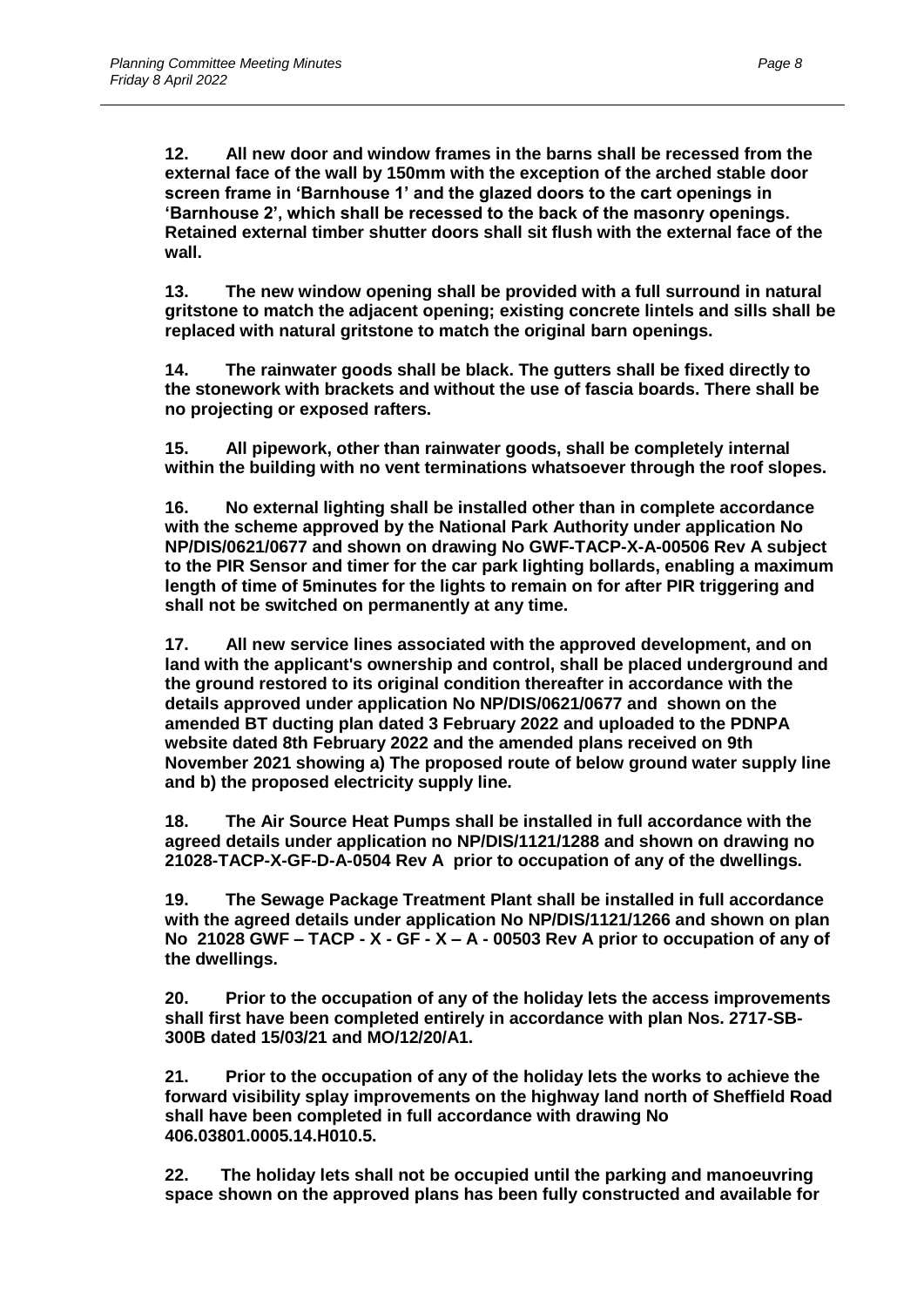**use, thereafter the parking and manoeuvring areas shall be maintain free from any obstruction to their designated use throughout the lifetime of the approved development.** 

**23. Amended plans to revise details of the hard landscaping works shall be submitted for approval in writing by the National Park Authority and once approved those works shall be carried out in full accordance with the agreed details prior to occupation. The details shall include proposed hard surfacing materials; and boundary treatments which shall specifically provide for drystone boundary walling to define the domestic garden/private amenity space of barnhouse 1 and post and wire fencing to define the domestic garden/private amenity space of barnhouse2** 

**24. The development shall not be occupied until the site investigation and post investigation assessment has been completed in accordance with the programme set out in the archaeological Written Scheme of Investigation approved under application No NP/DIS/0621/0610 and the provision made for analysis, publication and dissemination of results and archive deposition has been secured.** 

**25. The development shall be carried out in full accordance with the bat mitigation works approved under application No NP/DIS/0621/0610 prior to occupation.** 

**26. The scheme approved for meadow enhancement for the landscaped areas approved under application No NP/DIS/0721/0813 - comprising a scheme of seed collection and spreading set out in the supporting statement and shown on plan No 2717 SK106 Rev E (insofar as it relates to condition 26 only), shall be carried out before the dwellings are occupied or within the first available planting/seeding season following the substantial completion of the development.** 

**27. The development shall be carried out entirely in accordance with the submitted combined Tree Condition Report, Arboricultural Assessment, Arboricultural method statement and Tree protection plans for the farmstead area and the Arboricultural Impact Assessment for the road access area.** 

**28. Prior to completion or first occupation of the development hereby approved, whichever is the sooner; or in accordance with such other timescale as may be agreed in writing with the Authority, the proposed Oak tree shall be planted in the location shown on drawing No 2717-SK-300B in accordance with section 6.4 of the submitted the aboricultural method statement. Should the tree die, become severely damaged or diseased within five years of the completion of the building works or five years of the carrying out of the landscaping scheme (whichever is later), it shall be replaced in the next planting season by a specimen of similar size and species.** 

**29. The retained tree located beside the farmhouse at the entrance into the courtyard shall not be cut down, uprooted, destroyed, pruned, cut or damaged in any manner during the development phase or within 5 years from the date of occupation of the buildings for their permitted use, other than in accordance with the approved plans and particulars or as may be permitted by prior approval in writing from the Authority.**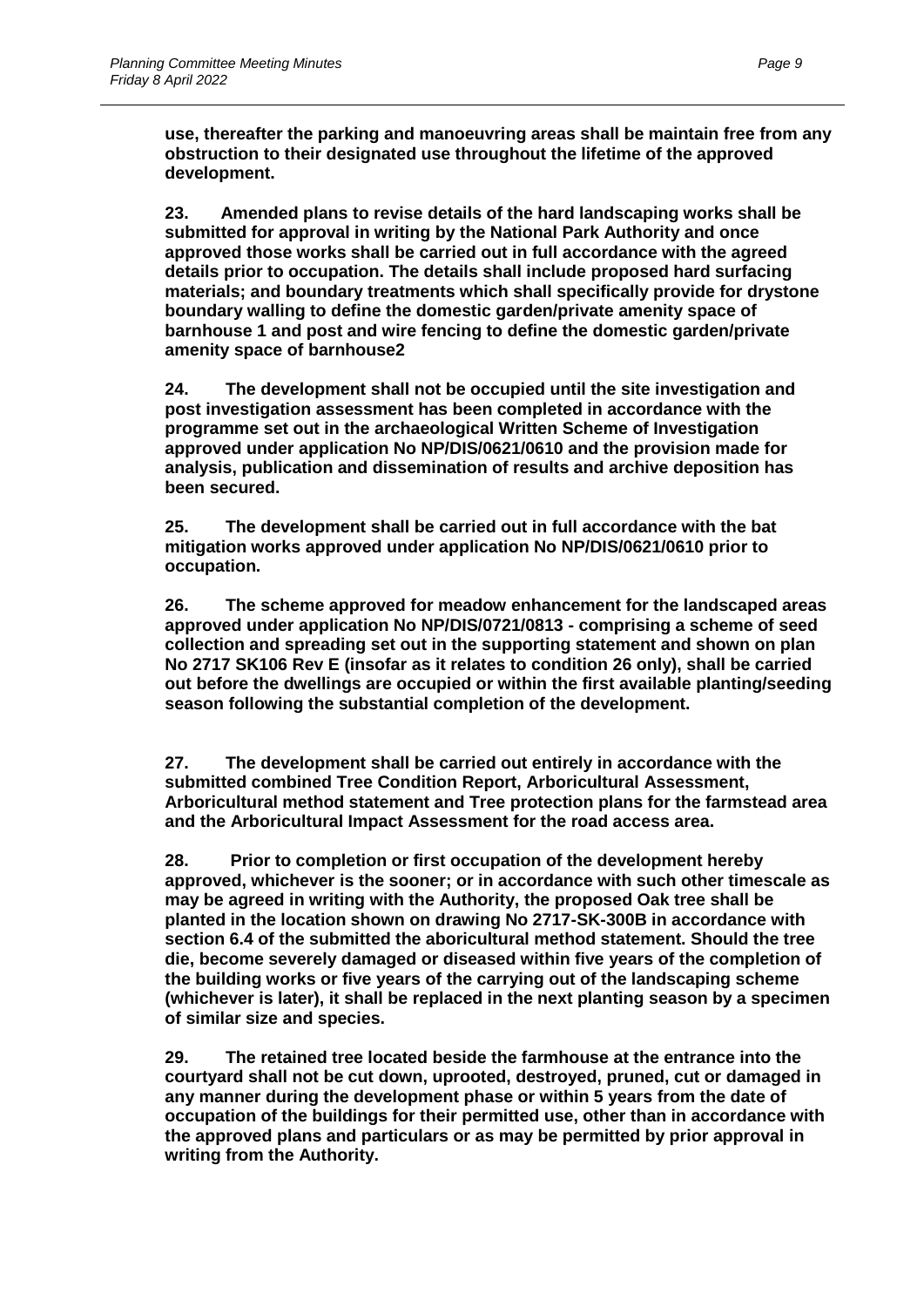**30. The siting and layout of the proposed location for the construction compound to house all equipment, welfare cabins and the parking and manoeuvring arrangements for all construction staff and material deliveries shall be in complete accordance with the plan no 2717-SK-101A approved under application No NP/DIS/0621/0610 and plan no 21028 GWF-TACP-X-GF-X-A-0010 showing the Temporary Stone Wall Access Methodology for accessing Barnhouse 2.** 

**31. That the tree planting adjacent to Barn House 2 be retained and managed throughout the lifetime of the approved development in accordance with a detailed scheme be agreed with the Authority.**

### **39/22 FULL APPLICATION - CONVERSION OF THE BUILDING TO CREATE NEW RESIDENTIAL DWELLING, EXTERNAL ALTERATIONS, WORKS OF HARD AND SOFT LANDSCAPING, AND OTHER WORKS INCIDENTAL TO THE APPLICATION, FORMER NEWFOUNDLAND NURSERY, SIR WILLIAM HILL ROAD, GRINDLEFORD (NP/DDD/0121/0025, BJT)**

Mr Helliwell returned to the meeting and resumed as Chair.

The Planning Officer introduced the report and corrected the report which should have the Applicant as Mr Tim Maskrey and not Mr Tom Maskrey.

The Planning Officer reminded Members that this application had been considered at Planning Committee in December 2021 and was deferred by Members for additional information. Since then, a revised structural survey and drawings had been submitted which addressed some of the concerns that have been previously raised so Officers were now more comfortable with the proposed scheme.

The following spoke under the public participation at meeting scheme:-

Ms C McIntyre, Agent

Members agreed that this was a good solution to preserve the site, but were concerned on the possible impact on the Natural Zone and the Public Right of Way.

Members again considered the ability to control future development activity on the adjacent fields and maintaining the character of the gritstone field enclosures within this landscape and within the applicant's ownership. A further landscape management condition were proposed in the interests of maintaining the open character and appearance of the landscape and the setting of the natural zone areas close by.

A motion to approve the application in accordance with Officer recommendation was voted on and carried.

## **RESOLVED:**

**To APPROVE the application subject to conditions covering the following:**

- **1. Standard 3 year time limit**
- **2. Carry out in accordance with amended plans and specifications**
- **3. Detailed design conditions relating to materials, windows, doors and**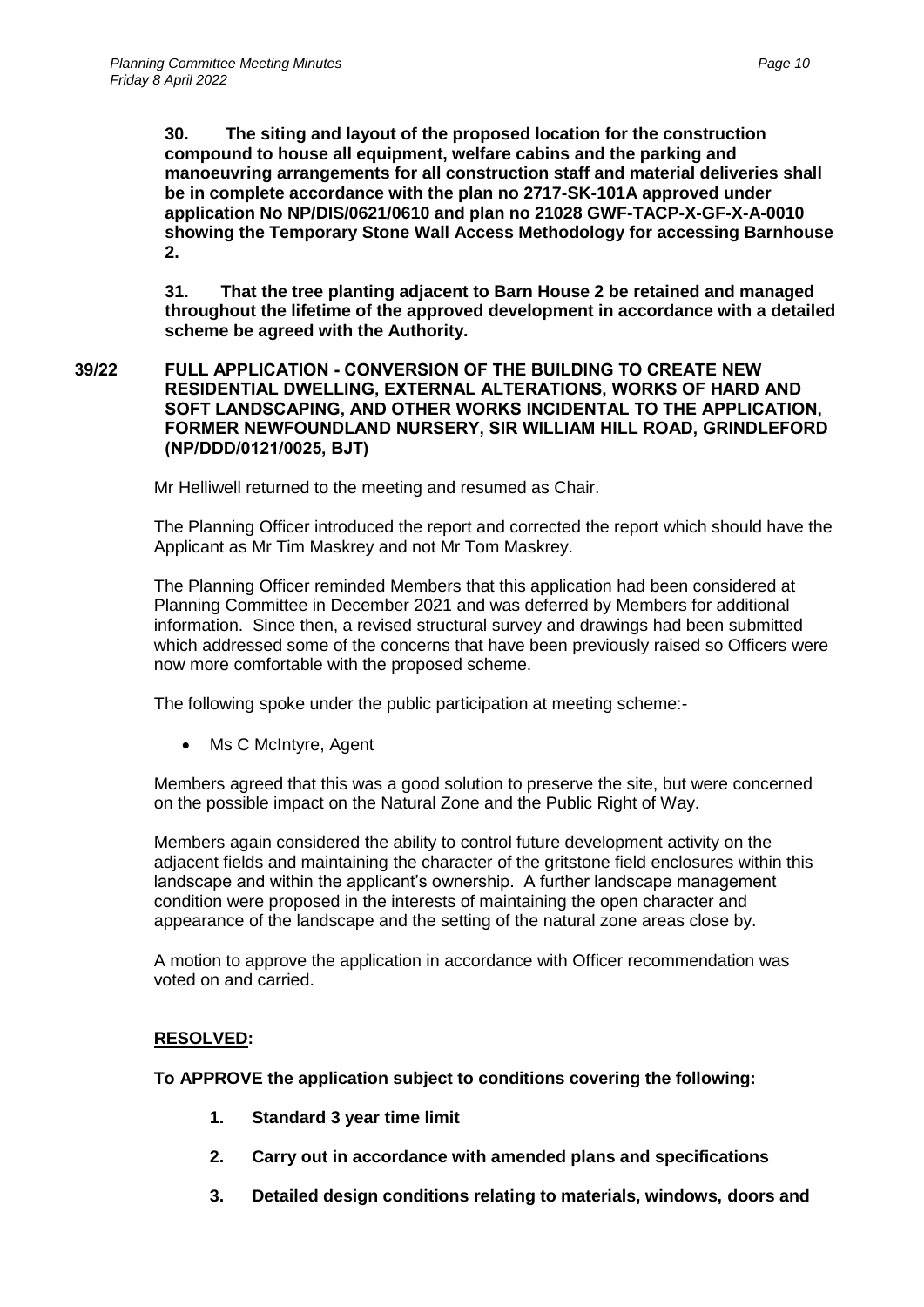#### **rainwater goods**

- **4. Development to be carried out within existing structure, with no rebuilding other than where specifically in accordance with approved plans and monitoring and agreeing a programme of works with the Authority.**
- **5. Withdraw permitted development rights for alterations, extensions, outbuildings and means of boundary enclosure, other than those shown on approved plans.**
- **6. Submit and agree details of external lighting.**
- **7. Carry out landscaping in accordance with approved plans.**
- **8. Archaeology conditions.**
- **9. Underground all service lines on land in applicant's ownership and control.**
- **10. Highway conditions.**
- **11. Submit and agree details of sewage package scheme.**
- **12. Final agreement of a condition in relation to future landscape management to be delegated to the Head of Planning in consultation with the Chair and Vice Chair of Planning Committee.**

**Cllr Armitage left the room at 12:50 and returned at 12:55**

### **40/22 FULL APPLICATION - CHANGE OF USE OF LAND TO ADDITIONAL DOMESTIC CURTILAGE AND EXTENSION TO DWELLING, FOR WHEELCHAIR ACCESSIBLE BEDROOM/WETROOM AND SECURE VEHICLE STORAGE AT TIDESLOW FARM, TIDESWELL (NP/DDD/1121/1260, AM)**

Cllr Chapman left the meeting for this item due to a personal interest.

Members had visited the site the previous day.

The Planning Officer introduced the report and informed Members of a correction to the report at paragraph 49, which should read " the proposed development would be of appropriate design" and not "inappropriate design". The Officer also informed Members of a corrected site plan with the report which had been made available to Members.

## *A vote to continue the meeting past three hours was carried.*

The following spoke under the public participation at meetings scheme:-

- Ms Salt on behalf of the applicant
- Mr A Flannagan Agent

Members were concerned on the scale, massing and design of the application which seemed inappropriate and could have an impact on the adjoining wooded copse. Members also questioned the need for a double garage and also whether it was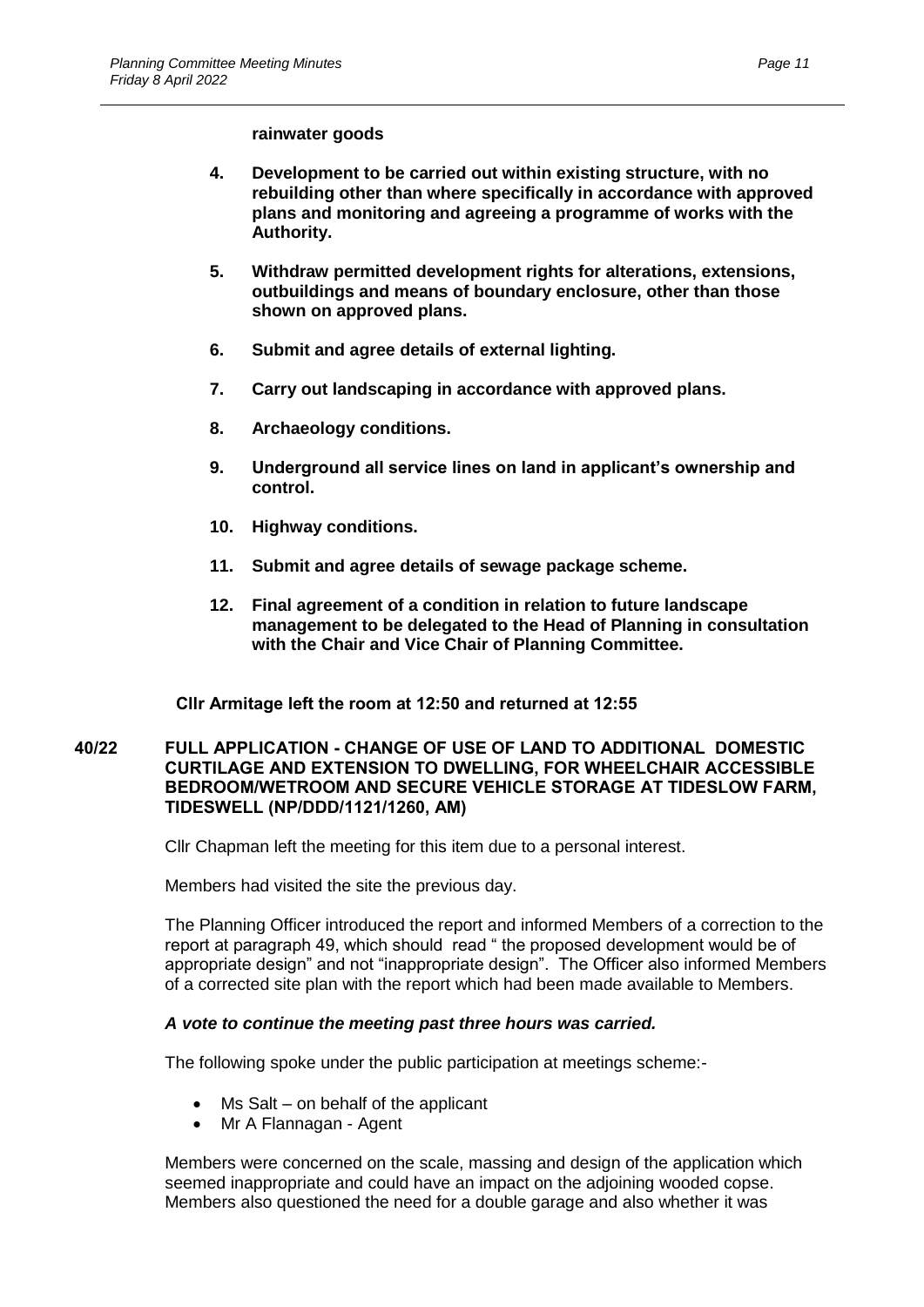necessary to be a 2 storey development. Members accepted that there could be a solution but the scheme as presented was not appropriate.

A motion to refuse the application in accordance with the Officer recommendation was moved and seconded, and a vote was taken and carried.

### **RESOLVED:**

#### **To REFUSE the application for the following reason**

**1 The proposed scheme by virtue of the scale, form, massing and design of the proposed extension would significantly harm the character and appearance of the original building and its setting. The extension, driveway and parking area would also extend into an adjoining wooded copse, which is an important landscape feature. As such, the proposed development is contrary to Core Strategy policies GSP1, GSP3, L1, L2 and L3, Development Management policies DMC3, DMC5, DMC10, DMC13 and DMH7, the Authority's Supplementary Planning Documents and the National Planning Policy Framework.**

**The meeting was adjourned for a short break at 1:15 and reconvened at 1:25**

### **41/22 MONITORING & ENFORCEMENT ANNUAL REVIEW - APRIL 2022 (A.1533/AJC)**

Cllr Chapman returned to the meeting.

The Monitoring & Enforcement Team Manager introduced the report which provided a summary of the work carried out by the Monitoring & Enforcement Team over the last year. He then went onto highlight some specific cases that had been resolved or investigated.

The Officer reported that 3 formal notices had been issued over the year, of which one had been complied with. The other 2 went to appeal, 1 of which was dismissed by the Planning Inspectorate and the other was going to a Public Inquiry later this month.

Members expressed concern on the number of vacancies within the Monitoring and Enforcement Team and asked why that was? The Officer reported tentatively that pay could be a factor as the Authority paid less than many other local authorities as well as a national shortage of specialist planners, the cost of living and the fluid job market. The Senior Monitoring Officer post had still to be filled from June 2021 and the post was currently being covered 2days/week on a short term contract. The Authority had tried to recruit twice to this post, but so far had not been able to do so. Last September, the Enforcement Monitoring Officer also left, and that post was filled in December, but that person would be leaving soon. Enforcement was about prioritising. The Local Enforcement Plan was adopted in 2014 to assist with prioritising cases and was broken down into 3 levels:-

High – Serious Detrimental Impact Medium – Moderate Impact Low – Limited Harm

Members asked what the next step would be after an appeal if it was still being blatantly ignored? The Officer reported that there were 3 options:-